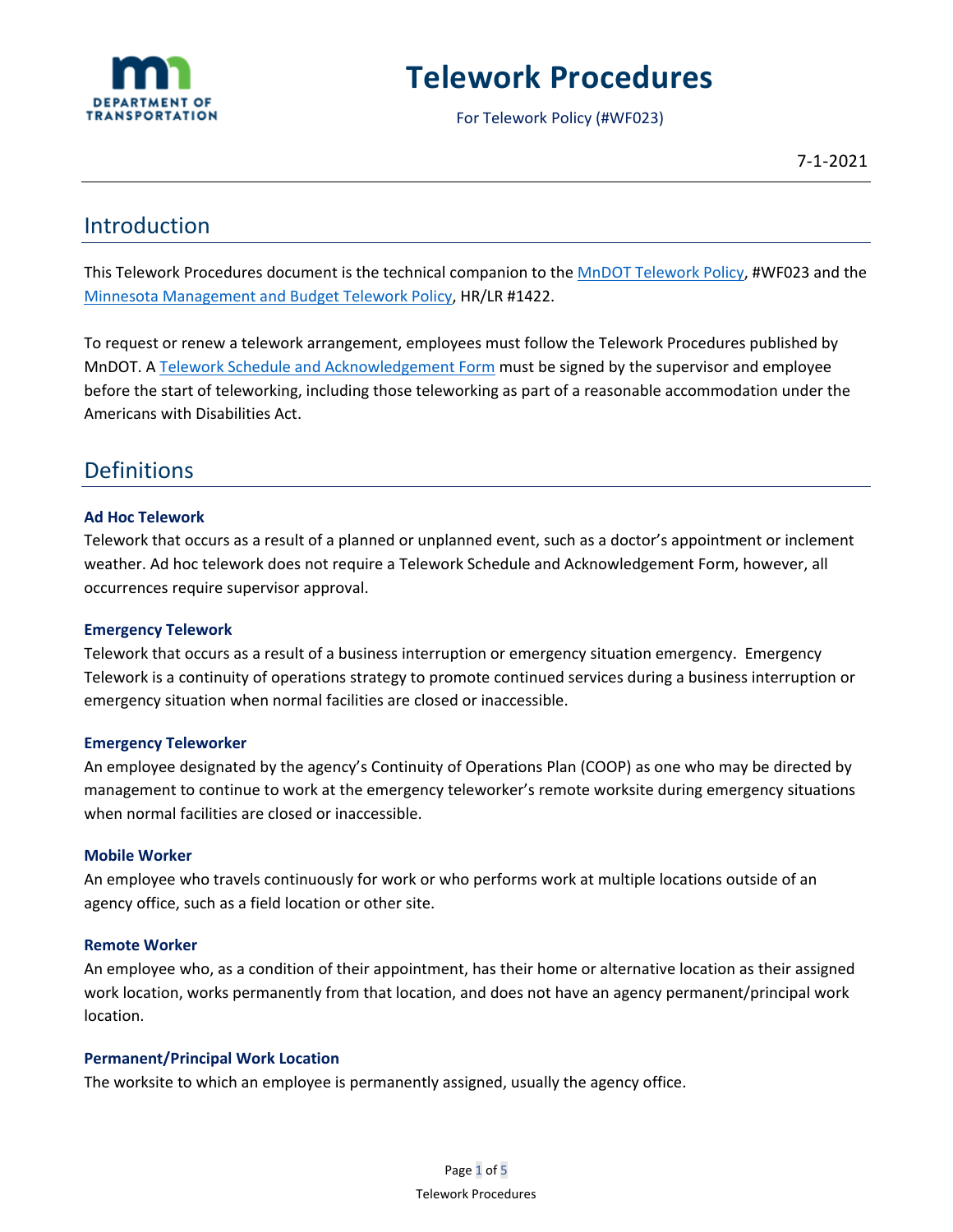# **Telework**

A work arrangement that allows an employee to perform work on a scheduled regular, recurring basis at a telework location that is not the employee's permanent/principal work location.

# **Telework Schedule and Acknowledgement Form**

A document identifying the employee's expected telework schedule and in which the employee acknowledges the requirements of the telework arrangement.

# **Telework Location**

An approved worksite, different from the permanent/principal work location, in which an employee is authorized to conduct telework. In most cases, the telework location will be an employee's home.

# **Teleworker**

An employee who has an agreed-upon schedule during which they are expected to work at a telework location rather than their permanent/principal work location.

# General Standards and Expectations

Please see the general standards and expectations outlined in the Minnesota Management and Budget Telework Policy, HR/LR #1422. In addition, below are MnDOT-specific standards and expectations.

**Telework Location.** The telework location may not be outside of the United States. Before approving any telework location outside of Minnesota (even for one day), the supervisor must inform local MnDOT payroll services to identify potential obligations for state tax withholding and unemployment insurance. If approved, the employee must continue to follow the terms of this policy, as well as any procedures for reporting time worked outside of Minnesota.

**Workers' Compensation**. An employee is covered by the state's Workers' Compensation laws while they are acting in the course and scope of their employment, including teleworking. Any designated telework location is considered an extension of state workspace only during scheduled teleworking hours for purposes of workers' compensation.

Even though the State of Minnesota has Workers' Compensation liability coverage for its employees, state laws in other states might still require workers' compensation coverage specific to the state's laws where the employee is working. If you will be teleworking outside of MN, your supervisor should notify your HR staffing representative and [MnDOT's Worker's Compensation Manager,](mailto:WorkCompReporting.dot@state.mn.us) in order to notify the Department of Administration-Risk Management Division to obtain the appropriate policy.

The [Statewide Telework Policy](https://mn.gov/mmb-stat/policies/1422-telework.pdf) and MnDOT's [Worker's Compensation Injury Reporting and Return-to-Work](http://www.dot.state.mn.us/policy/hr/wf012.html)  [Policy \(WF012\)](http://www.dot.state.mn.us/policy/hr/wf012.html) require that employees report all work-related injuries or illnesses to their supervisor immediately and not later than 24 hours after the injury or illness. For complete information about the injury reporting process and follow up, please visit th[e Work Injury website f](https://ihub/admin/work-injuries/index.html)or details.

# Telework Approvals

# **Selection Criteria**

In deciding whether to allow an employee to telework, office directors/district engineers/supervisors shall consider the following selection criteria and review the [MnDOT Supervisor Telework Considerations Form:](https://edocs/edocs_employee/DMResultSet/download?docId=13644067)

Page 2 of 5 Telework Procedures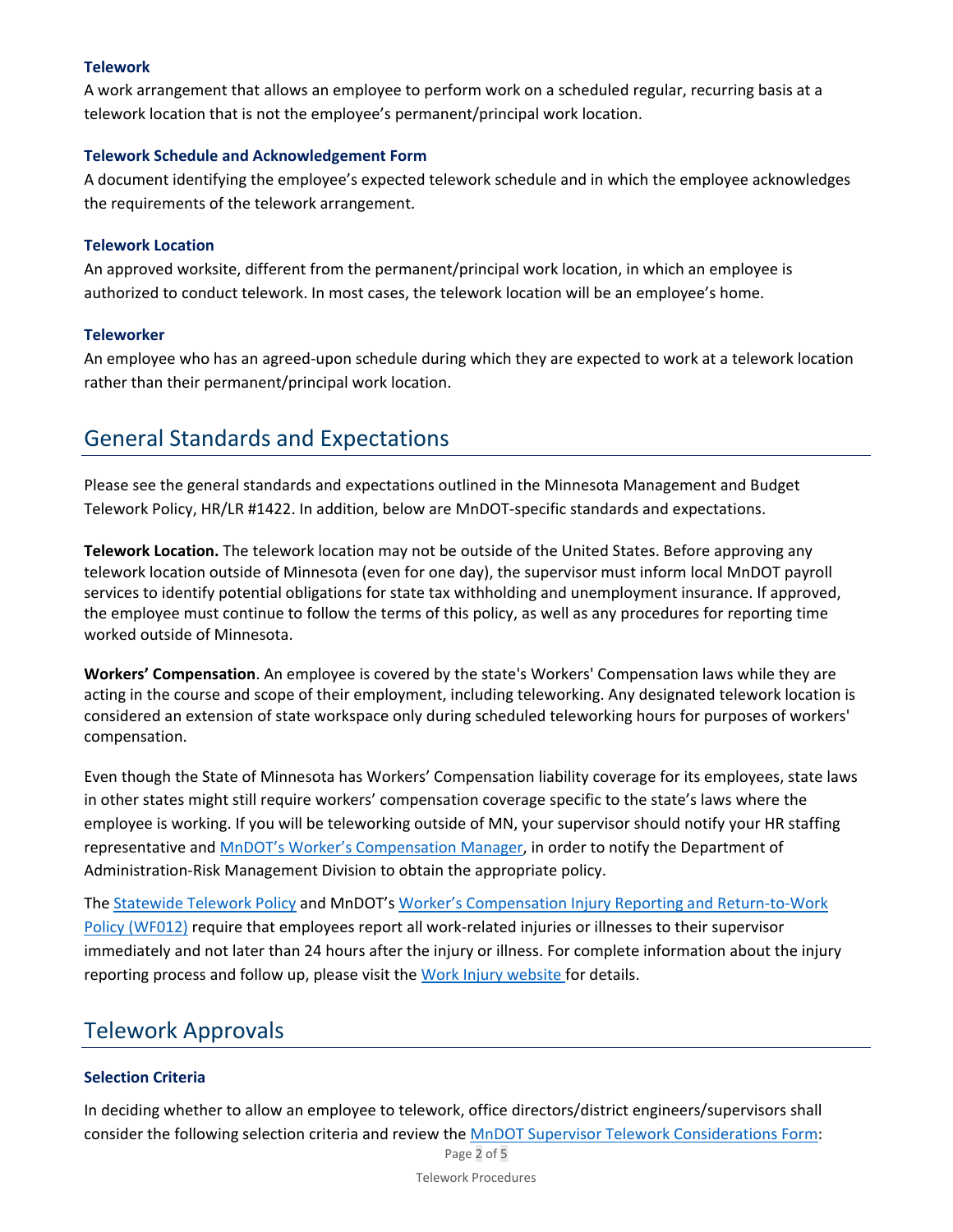- Provisions of the appropriate collective bargaining agreement/plan.
- Ability to maintain effective customer service.
- Ability to maintain workload and effective communication within the work unit.
- Whether job duties are able to be carried out successfully from the telework site.
- Availability of MnDOT or the employee's personal equipment and other needed resources or support.
- Ability to support resiliency and sustainability of MnDOT's services.

#### **Telework Approval Procedure**

- 1. Employee expresses interest in teleworking to supervisor.
- 2. Supervisor provides MnDOT Telework Policy and discusses telework approval procedure with employee.
- 3. Supervisor evaluates the request based on the selection criteria and reviews th[e MnDOT Supervisor](https://edocs/edocs_employee/DMResultSet/download?docId=13644067)  [Telework Considerations Form.](https://edocs/edocs_employee/DMResultSet/download?docId=13644067)
	- If employee and job criteria are met, skip to step 5.
	- If employee and job criteria are not met, go to step 4.
- 4. Denial or Partial Denial of Telework Request
	- If the supervisor does not agree with the employee's request, the supervisor completes the [MnDOT Supervisor Telework Considerations Form](https://edocs/edocs_employee/DMResultSet/download?docId=13644067) and submits the form to the Office Director/District Engineer.
	- The Office Director/District Engineer reviews the denial. If the OD/DE agrees with the denial, the OD/DE signs the Supervisor Telework Considerations Form and submits it to [MN\\_DOT\\_HR\\_Telework.](mailto:COLaborRelationsTeam.DOT@state.mn.us) If the Office Director/District Engineer disagrees with the denial, the OD/DE discusses with the supervisor and the supervisor approves the employee's request.
	- Supervisor meets with employee to discuss the reasons why the employee or job criteria do not meet the telework selection criteria. Explore alternatives to telework, if any.
	- Supervisor provides confirmation of decision to employee and maintains a copy of the Supervisor Telework Considerations Form in the supervisory file.
	- MnDOT's decision to approve or not approve, to change, or to cancel a telework arrangement is not subject to grievance.
- 5. Supervisor provides and reviews with the employee the following policies and procedures prior to completing the Telework Schedule and Acknowledgement Form:
	- [HR/LR Policy #1422 Telework Policy](https://mn.gov/mmb/assets/1422-tele-work_tcm1059-233715.pdf)
	- [MnDOT Telework Policy](https://www.dot.state.mn.us/policy/hr/wf023.html)
	- [State Policy: Appropriate Use of Electronic Communication and Technology](https://mn.gov/mmb/assets/1423-appropuseoftechpdf_tcm1059-322068.pdf)
	- Injury reporting procedure: [Information for Injured Employees](https://mn.gov/admin/government/risk/workers-comp/employee-medical-care/)
	- Collective bargaining agreements/plans
	- Other policies and/or procedures based on agency need.
- 6. Once there is agreement about the telework arrangement/schedule, the employee must complete the [Telework Schedule and Acknowledgement Form.](https://app.smartsheet.com/b/form/1bcb37a5b7ca45b29224bcbb7ea114dc) The form will be forwarded to the supervisor and they should discuss expectations and conditions of the telework arrangement with the employee, including:
	- Employee performance expectations and monitoring
	- Work hours and schedule
	- Telework location
	- Equipment and supplies
	- Workers' compensation
	- Data privacy and security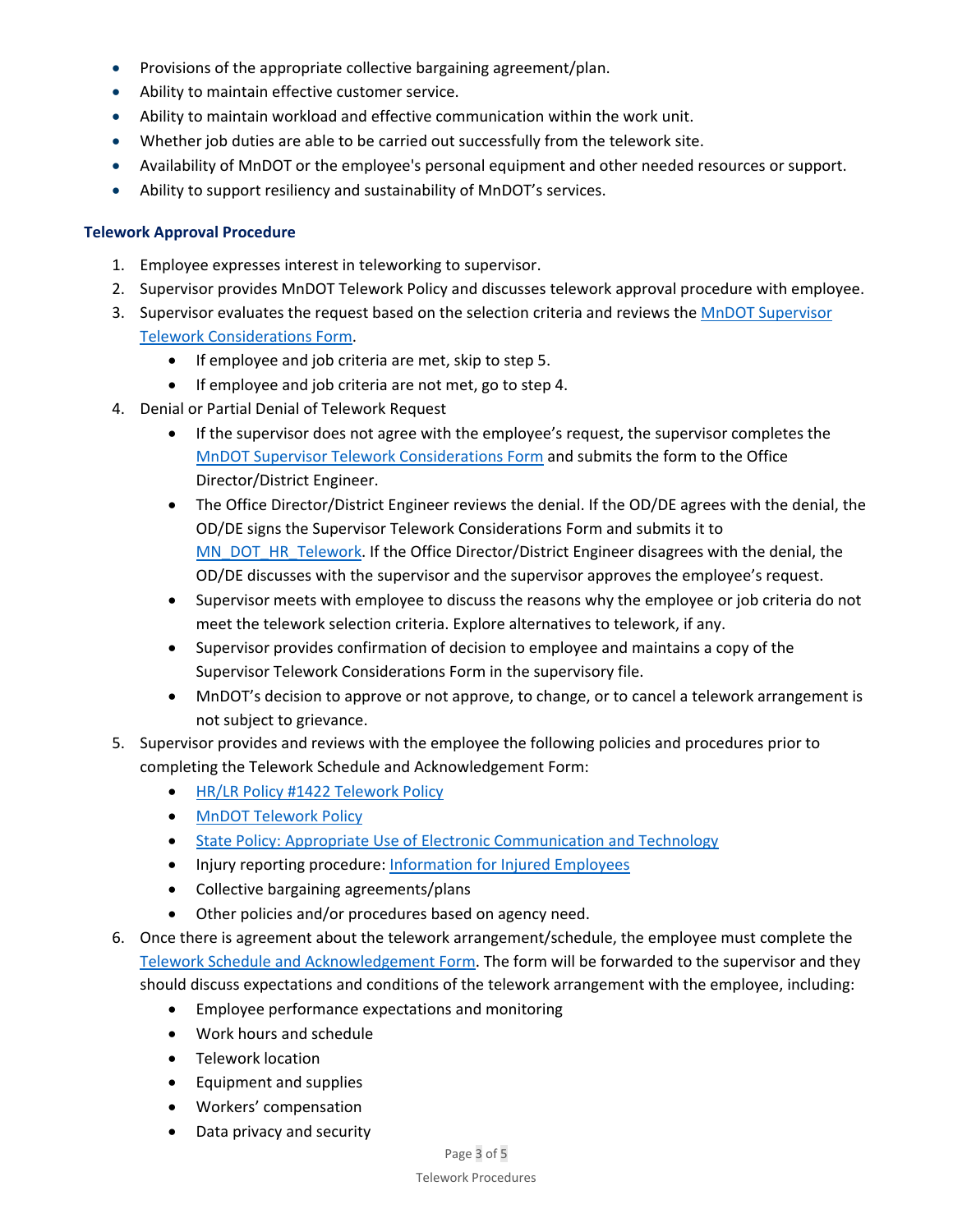- Communication and availability
- Employment conditions
- 7. Supervisor communicates with team about employee's telework schedule.
- 8. Employee begins teleworking and supervisor monitors performance.

### **Telework Schedule and Acknowledgment Form**

- A. **Acknowledgment form required.** A [Telework Schedule and Acknowledgement Form](https://app.smartsheet.com/b/form/1bcb37a5b7ca45b29224bcbb7ea114dc) must be completed before the start of teleworking, including those teleworking as part of a reasonable accommodation under the Americans with Disabilities Act.
- B. **Change/Cancellation.** The telework arrangement can be changed or cancelled by the agency, at any time, with or without cause. MnDOT will attempt to provide up to a month's notice prior to a change in the telework arrangement taking effect, if possible. However, nothing in these procedures limits MnDOT's right to change or cancel a telework arrangement effective immediately or with less than a month's notice. Any changes to the telework arrangement must be documented in a revised and signed Telework Schedule and Acknowledgment form. Cancellation of telework should be documented but does not require a signed Telework Schedule and Acknowledgement Form.

If the teleworker wishes to cancel the telework arrangement, the teleworker must give advance notice of at least three weeks to their supervisor of the cancellation to enable the supervisor to provide adequate space at a permanent/principal work location, minimize disruption, and meet business needs. Workspace provided upon cancellation may be located wherever space is available at the permanent/principal work location.

The supervisor has the discretion to approve or reject any changes suggested by the employee.

- C. **Renewal of Telework Arrangement.** At least annually, the supervisor and teleworker must discuss the telework arrangement. The supervisor and teleworker must also discuss the telework arrangement if any of the following events occur:
	- A change in the teleworker's job duties;
	- A change in any of the provisions documented in the Telework Schedule and Acknowledgement Form; or
	- Teleworker or supervisor changes position.

Any changes to the telework arrangement must be documented in a new Telework Schedule and Acknowledgement form. Ad hoc changes due to flextime, overtime or other schedule changes allowed under and complying with the bargaining agreement or compensation plan must be discussed in advance with the supervisor but do not require a new Acknowledgement form.

D. **Ad Hoc Telework.** Telework Schedule and Acknowledgement Forms are not required for ad hoc teleworking. However, supervisory approval is required in every instance of ad hoc teleworking.

### **Equipment and Resources**

- A. MnDOT will provide each employee with the following standard equipment:
	- Laptop or desktop computer meeting minimum specifications for job responsibilities